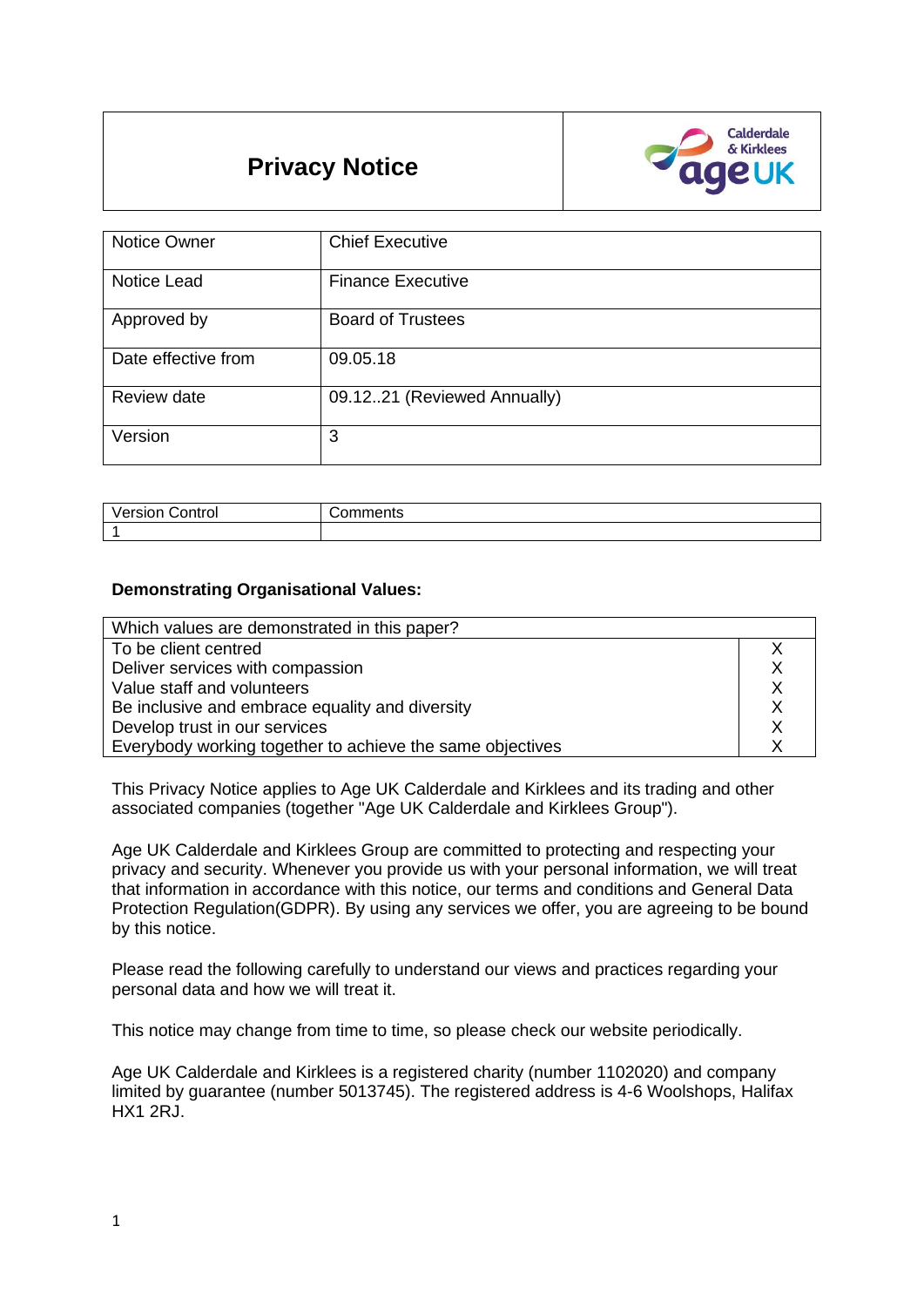### **General Data protection**

We will not share your data with a third party we work with unless we have obtained your specific consent. We will inform you (before collecting your data) if we intend to share your data with any third party. You can exercise your right to prevent such processing by ticking or not ticking where applicable on our documentation. You can also exercise your right to ask us to stop processing your data in this way at any time by contacting us at [enquiries@ageukck.org.uk.](mailto:enquiries@ageukck.org.uk) Data will be held for a period of five years unless otherwise stated or dictated by legislation.

Age UK Calderdale and Kirklees and its trading company are registered as a Data Controller with the Information Commissioner. Age UK Calderdale and Kirklees is the Data Controller for the purposes of collecting your information. If you do not wish to continue receiving information from us or carefully selected third parties please email or write to us using the contact details at the end of this notice.

# **1. What personal information is collected from you**

We collect various personal details which may include your name, address, contact details, IP address, and information regarding what needs we can assist you with. If you make a donation online or purchase a product from us, your card information is collected by our partner organisations Virgin Money Giving, Local giving or Barclays Merchant Services, but is not held by us. If you supply such information we are legally bound by the General Data Protection Regulation(GDPR).

# **2. How your information is used.**

We may use this information in the following ways:

- process orders submitted by you;
- carry out our obligations arising from any contracts entered into by you and us;
- verify your identity;
- seek your views or comments on the services we provide;
- notify you of changes to our services;
- improve our services or marketing purposes;
- send you communications which you have requested or that may be of interest to you. These may include information about campaigns, appeals, other fundraising activities, promotions of our associated companies' goods and services.

# **3. Who has access to your information.**

We are committed to protecting the personal data of our supporters, customers and staff and volunteers. Any details you give us will be held in accordance with the General Data Protection Regulation (GDPR). Age UK Calderdale and Kirklees group is the sole owner of the information collected. We will not sell, share, or rent this information to third parties, unless we have your explicit permission to do so, or we are required to do so by law, for example, by a court order or for the purposes of prevention of fraud or other crime. Where you have given us permission we may contact you about other services and products or pass your details to similar organisations.